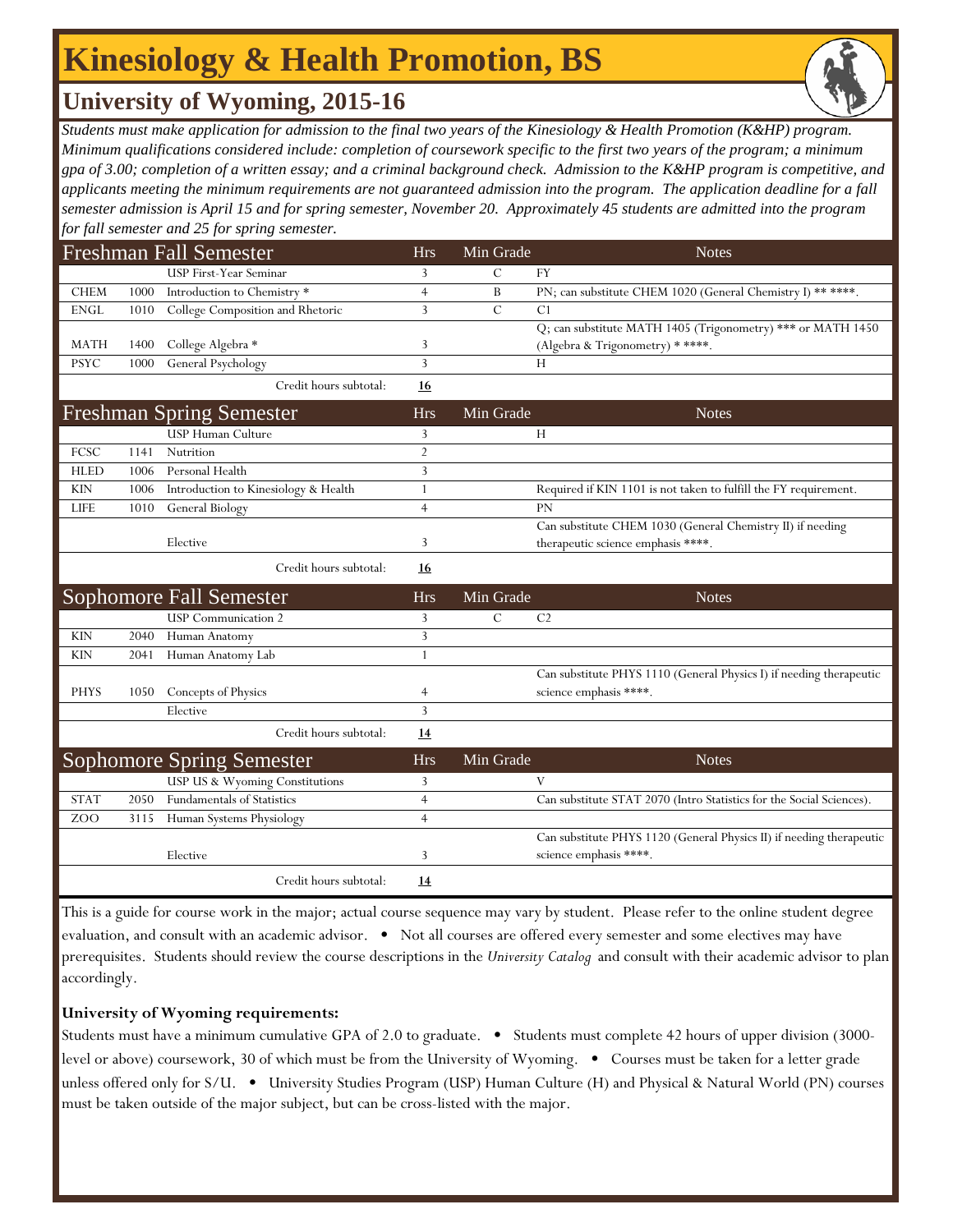# **Kinesiology & Health Promotion, BS**

### **University of Wyoming, 2015-16**

|                               |      | <b>Junior Fall Semester</b>          | <b>Hrs</b>     | Min Grade | <b>Notes</b>                                                                    |
|-------------------------------|------|--------------------------------------|----------------|-----------|---------------------------------------------------------------------------------|
| <b>KIN</b>                    | 3021 | Physiology of Exercise               | $\overline{4}$ |           |                                                                                 |
|                               |      | KIN/HLED Req & Elective Courses ^    | 11             |           |                                                                                 |
|                               |      | Credit hours subtotal:               | <u>15</u>      |           |                                                                                 |
| <b>Junior Spring Semester</b> |      |                                      | <b>Hrs</b>     | Min Grade | <b>Notes</b>                                                                    |
| <b>KIN</b>                    | 3010 | Fundamentals/Health & Fitness Assess | 3              |           |                                                                                 |
|                               |      | KIN/HLED Req & Elective Courses ^    | 12             |           |                                                                                 |
|                               |      | Credit hours subtotal:               | <u>15</u>      |           |                                                                                 |
|                               |      | <b>Senior Fall Semester</b>          | <b>Hrs</b>     | Min Grade | <b>Notes</b>                                                                    |
|                               |      | <b>USP</b> Communication 3           | 3              | C         | C <sub>3</sub>                                                                  |
|                               |      |                                      |                |           | Can add or substitute HLED 4016 (Research Experience in Kin &                   |
| <b>KIN</b>                    | 4015 | Internship *****                     | 3              |           | $Health$ *****.                                                                 |
|                               |      | KIN/HLED Req & Elective Courses ^    | 9              |           |                                                                                 |
|                               |      | Credit hours subtotal:               | <u>15</u>      |           |                                                                                 |
|                               |      | Senior Semester Two                  | <b>Hrs</b>     | Min Grade | <b>Notes</b>                                                                    |
| <b>KIN</b>                    | 4015 | Internship *****                     | 3              |           | Can add or substitute HLED 4016 (Research Experience in Kin &<br>Health) *****. |
|                               |      | KIN/HLED Req & Elective Courses ^    | 12             |           |                                                                                 |
|                               |      | Credit hours subtotal:               | 15             |           |                                                                                 |
|                               |      | <b>TOTAL CREDIT HOURS:</b>           | 120            |           |                                                                                 |

#### **College of Health Sciences Notes:**

Performance expectations for majors in the College of Health Sciences exceed institutional requirements. Please discuss with an academic advisor to understand the difference. • Admission to the clinical portion of Health Sciences majors is competitive and is not guaranteed even with minimum qualifications. Be prepared to meet and exceed expectations. • Background checks are required at some point within all Health Science majors and careers. Students should understand the long-term ramifications of all decisions and actions early on so as not to jeopardize future academic and career goals.

#### **Kinesiology & Health Promotion Program Notes:**

\* Requires MATH ACT ≥ 23, MATH SAT ≥ 600, Math Placement Exam ≥ 3, or > C in MATH 0925. (University standard)

\*\* Requires MATH ACT ≥ 23, MATH SAT ≥ 600, Math Placement Exam ≥ 3, and concurrent enrollment in MATH 1400, 1405, or 1450. (University standard)

\*\*\* Requires MATH ACT ≥ 25, MATH SAT ≥ 600, Math Placement Exam ≥ 4, or  $\geq C$  in MATH 1400. (University standard)

\*\*\*\* These courses are recommended/required for students needing the "therapeutic sciences*"* emphasis (e.g., those pursuing professional degrees in medicine, PT, OT, optometry, chiropractic care, etc.). • Elective coursework up to 16 credit hours may/should include additional science/math coursework offered outside the Division of Kinesiology and Health according to student needs and course availability. Students will need to meet with their advisor and/or the College of Health Sciences pre-professional advisors to determine which elective science/math coursework may be required/recommended.